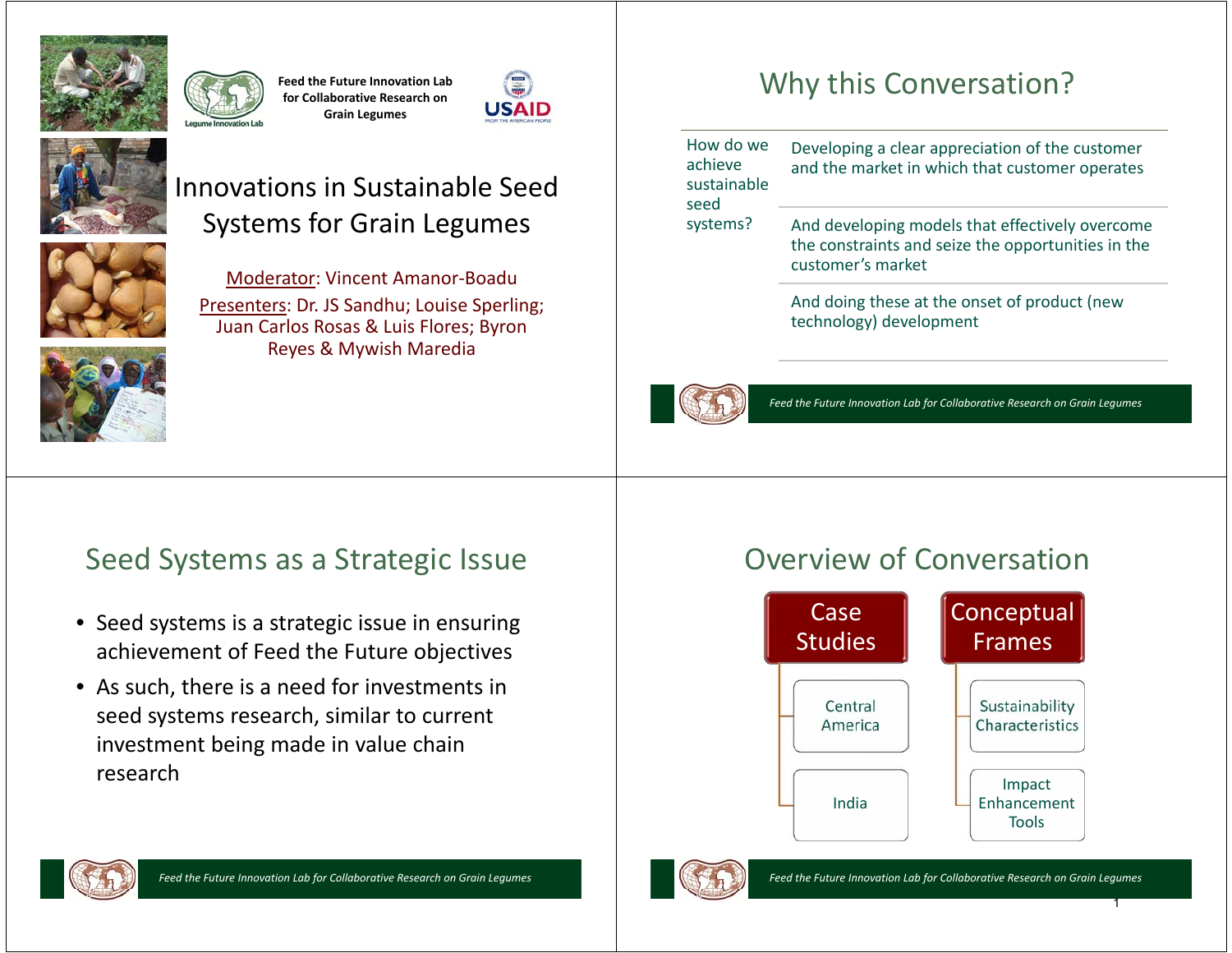



**Feed the Future Innovation Lab for Collaborative Research on Grain Legumes**





# Our Presenters





#### **Dr. JS Sandhu**

- Ag Commissioner, Dept. of Agriculture & Cooperation, Ministry of Agriculture, Government of India
- Has direct policy impact on breeding and seed issues
- Worked on basic and applied aspects of pulses for more than 25 year and developed 21 varieties of different pulse crops



• Fellow of the Indian Academy of Agricultural Sciences



*Feed the Future Innovation Lab for Collaborative Research on Grain Legumes*

## **Dr. Luis Flores**

- $\bullet$  Agribusiness scholar at MSU
- $\bullet$  Focuses on value chains, market access and SPS in developing countries
- $\bullet$  Served in Guatemala, Honduras, Nicaragua, Senegal, Afghanistan, Burundi and Haiti



# **Dr. Louise Sperling**

- • Principal Researcher-Consultant at CIAT, Syngenta Foundation, soon to join CRS
- • Given her public and private sectors as well as civil society perspectives
- • Conducted seed security assessments after the genocides in Rwanda Timor-Leste and in post-earthquake Haiti
- •Passionate about 'reaching scale in seed systems'
- • Find more about her team at seedsystem.org





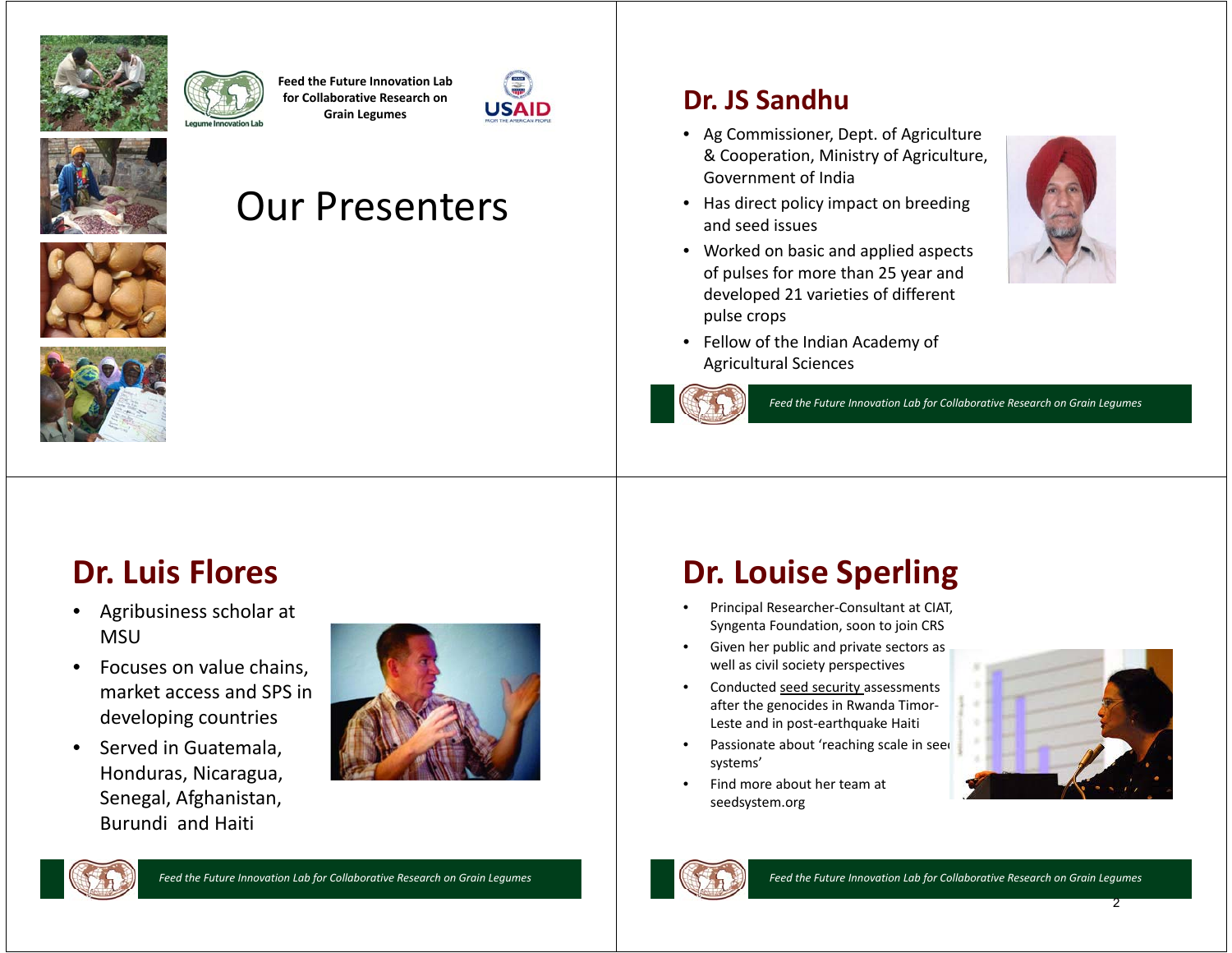## **Dr. Mywish Maredia and Dr. Bryon Reyes**

- $\bullet$  Byron is originally from Ecuador and educated in Zamorano, Honduras, working with Juan Carlos Rosas for many years and works at MSU
- • Mywish is a professor of international development at MSU and a former deputy director of the Pulse CRSP







*Feed the Future Innovation Lab for Collaborative Research on Grain Legumes*

## What We Hope to Achieve

- *Passionate conversation* for insightful perspectives!!
	- Explore the opportunities and constraints faced by the legume industry in the development of sustainable seed systems in smallholder agriculture countries
	- Explore alternative models for ensuring new technologies get to producers in order to achieve overall program objectives
		- Increase incomes
		- Enhance nutrition status



*Feed the Future Innovation Lab for Collaborative Research on Grain Legumes*

#### Critical Challenges and Opportunities for Sustainable Seed Systems

- •Economic profit or at the minimum economic cost recovery
- • Building producer capacity and facilitating innovative business models relevant to producers' realities
- Addressing inherent legume challenges that create incentives for free-riding
- Reducing dependency of smallholders and creating opportunities for independence
- Scaling solutions that work with sustainability as the guiding principle
- Avoiding the unintended consequences of government direct investments



*Feed the Future Innovation Lab for Collaborative Research on Grain Legumes Feed the Future Innovation Lab for Collaborative Research on Grain Legumes*